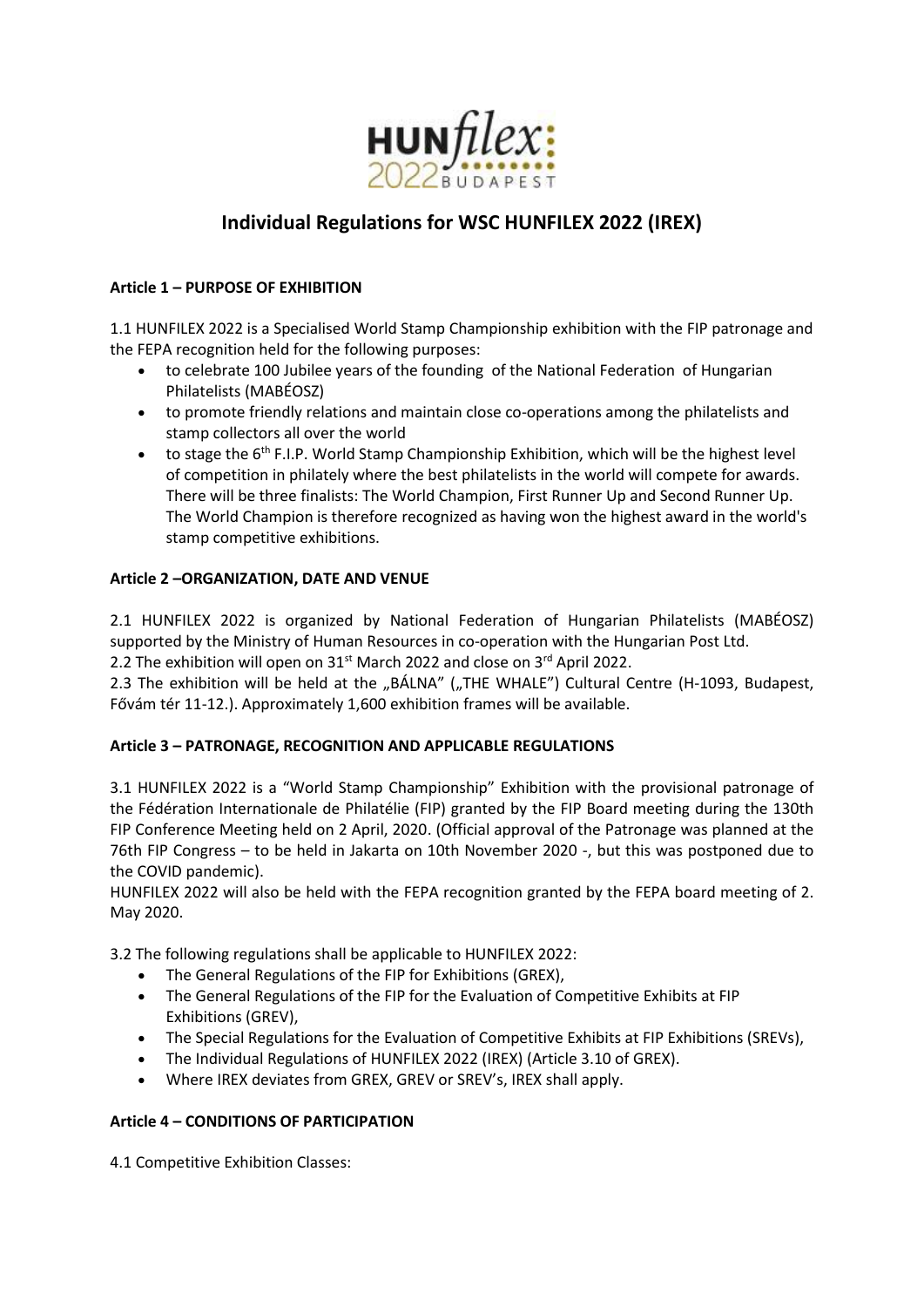Exhibitors who are members of national federations (societies), associations of the Fédération Internationale de Philatélie (FIP) or member federations of FEPA who are not FIP members; are eligible for participation.

4.2 Entries in the competitive classes (for classes 2-6) must have been awarded at least a vermeil medal at the national exhibition. The Regulations governing the condition of participation of exhibitions are stated in the Articles 9-19 and 21 of GREX. Entries in the One-frame class must have been awarded at least with 70 points at the national exhibition.

4.3 Non-Competitive Classes:

Entries in non-competitive classes shall be by special invitation at the discretion of the Organizing Committee.

# **Article 5 – EXHIBITION CLASSES**

5.1 Non-Competitive Classes:

- A/ Court of Honour
- B/ Invited Exhibits

5.2 Competitive Classes:

## **Class 1. World Stamp Championship Class**

For Traditional Philately, Postal History and Thematic Philately exhibits that have been awarded:

- a. FIP Large Gold medals at the exhibitions with patronage or auspices of FIP
- b. FIP Grand Prix (Grand Prix National, Grand Prix International, Grand Prix d'Honneur, or Grand Prix d'Exposition)

Neither the 10-year time frame restriction stated in GREX Article 9.1 nor GREX Article 9.5 applies.

(GREX Article 9.1: Participation in the FIP Championship Class is restricted to exhibits which have received 3 Large Gold medals in World Exhibitions in three separate years during a 10 year span, starting January 1st of the year after receipt of the 3rd Large Gold Medal.

GREX Article 9.5: On receiving the Grand Prix d'Honneur in the FIP Championship Class, or having completed eligibility under Article 9.3, an exhibit may only be shown out of competition by the same owner.)

# **Class 2. Traditional Philately**

A/ Hungary – National Class B/ Europe C/ America D/ Asia, Oceania and Africa Please indicate clearly in the Exhibit Application Form as to the sub-class (A, B, C or D) the exhibit is entering.

#### **Class 3. Postal History**

A/ Hungary – National Class B/ Europe C/ America D/ Asia, Oceania and Africa Please indicate clearly in the Exhibit Application Form as to the sub-class (A, B, C or D) the exhibit is entering.

#### **Class 4. Revenue**

 **Class 5. Thematic Philately** A/ Nature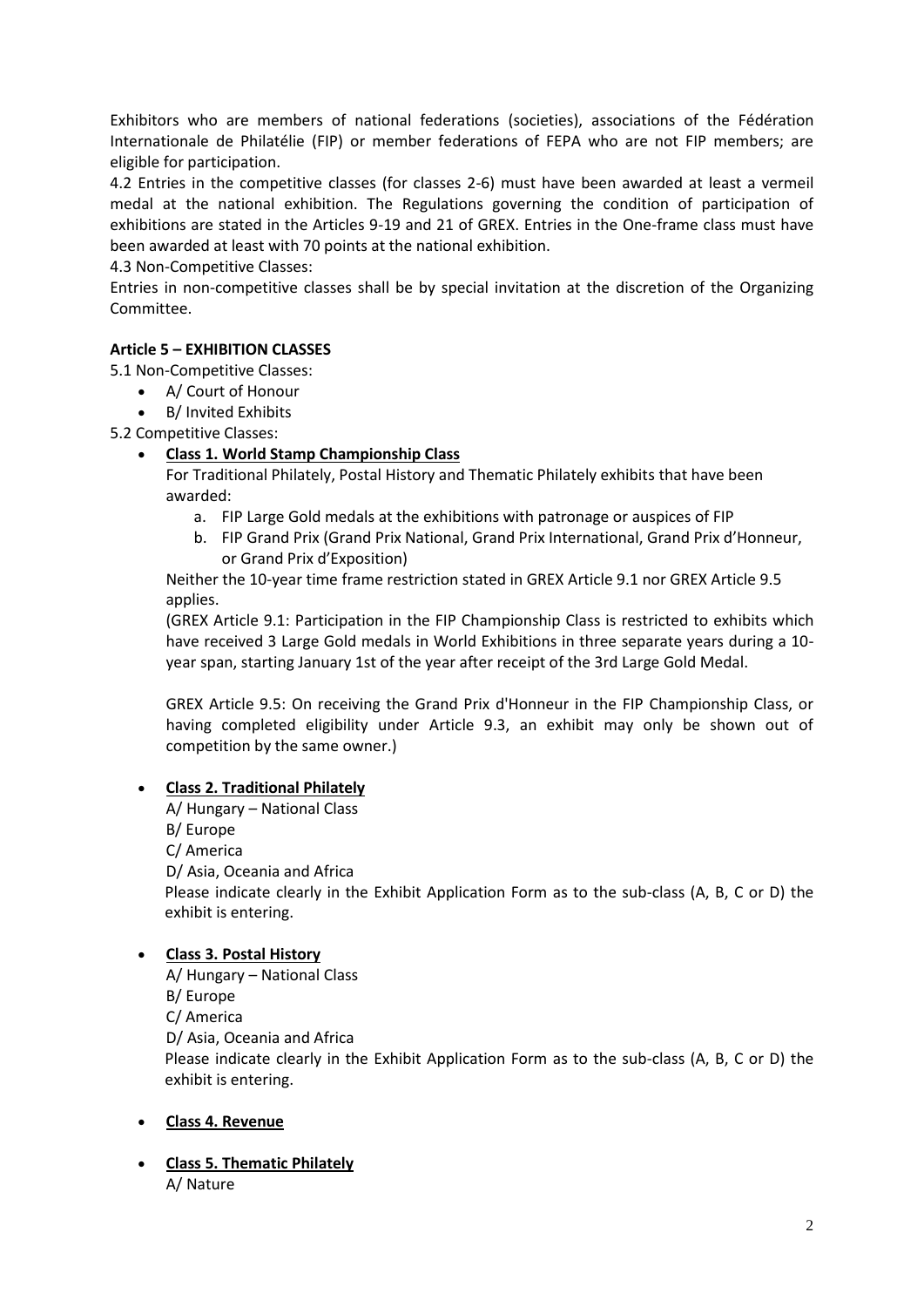B/ Culture

C/ Science

Please indicate clearly in the Exhibit Application Form as to the sub-class (A, B, or C) the exhibit is entering.

## **Class 6. Open Philately**

## **Class 7. One-Frame Exhibits**

Exhibits in this class should be based on a narrow philatelic subject corresponding to the scope of one exhibition frame. An extract from a past International award winning multiple frame exhibit (5 or 8 frames) is not allowed.

Evaluation shall be performed on the basis of awarded points  $(60 - 100)$  and the exhibitor shall receive only a certificate without a medal. The Certificate of Participation will be given to exhibits attaining less than 60 points.

Exhibits shall only be evaluated in the following classes:

– (A) Traditional Philately (TR), see Class 2,

– (B) Postal History (PH), see Class 3.

– (C) Thematic Philately (TH), see Class 4.

Please indicate clearly in the Exhibit Application Form as to the sub-class (A, B, or C) the exhibit is entering.

# **Class 8. Philatelic Literature**

A/ Philatelic books and research papers (published after 1st January 2017) B/ Philatelic magazines and periodicals (published after 1st January 2020)

C/ Catalogues (published after 1st January 2020)

Exhibitors entering an exhibit in the Philatelic Literature Class are requested to fill in the separate "Philatelic Literature Exhibit Information Form" in addition to the "Exhibit Application Form".

Please indicate clearly in the Exhibit Application Form as to the sub-class (A, B, or C) the exhibit is entering.

#### **Article 6 – JUDGING OF EXHIBITS AND AWARDS**

6.1 Exhibits in the Competitive Classes will be judged by the appointed and accredited FIP judges in accordance with the principles laid down in the GREV and SREVs. Any deviation in the judging system has to have the prior approval of the FIP Board.

#### **Article 7 – FRAME SIZE AND ALLOTMENT OF FRAMES**

7.1 The exhibition frames at HUNFILEX 2022 shall be 97cm x 120cm. Each frame shall have a capacity for 16 A4 sheets (four sheets in four rows  $-4 \times 4$ ) and maximum 12 mm thickness for objects in the OPEN class. Larger sheet formats may be accepted but have to be in multiples of the standard size and approved in advance by the Organizing Committee.

7.2 All exhibits must be mounted on white or coloured sheets. No exhibit mounted on dark-coloured or black sheets will be accepted.

7.3 The original copy of Expertizing certificate must be placed at the disposal of the Jury by inserting it at the back of the page. A small letter © is to be denoted at the right bottom corner of the display sheet.

7.4 Every exhibit shall be allotted 5 or 8 exhibition frames (with the exception of Classes 7 and 8) in accordance with Articles 6.3 and 6.4 of GREX. Five frames shall be allotted to exhibits that obtained at least a vermeil award (75 points) at the national level. Eight frames shall be allotted to exhibits that obtained at least a large vermeil award at previous FIP exhibitions.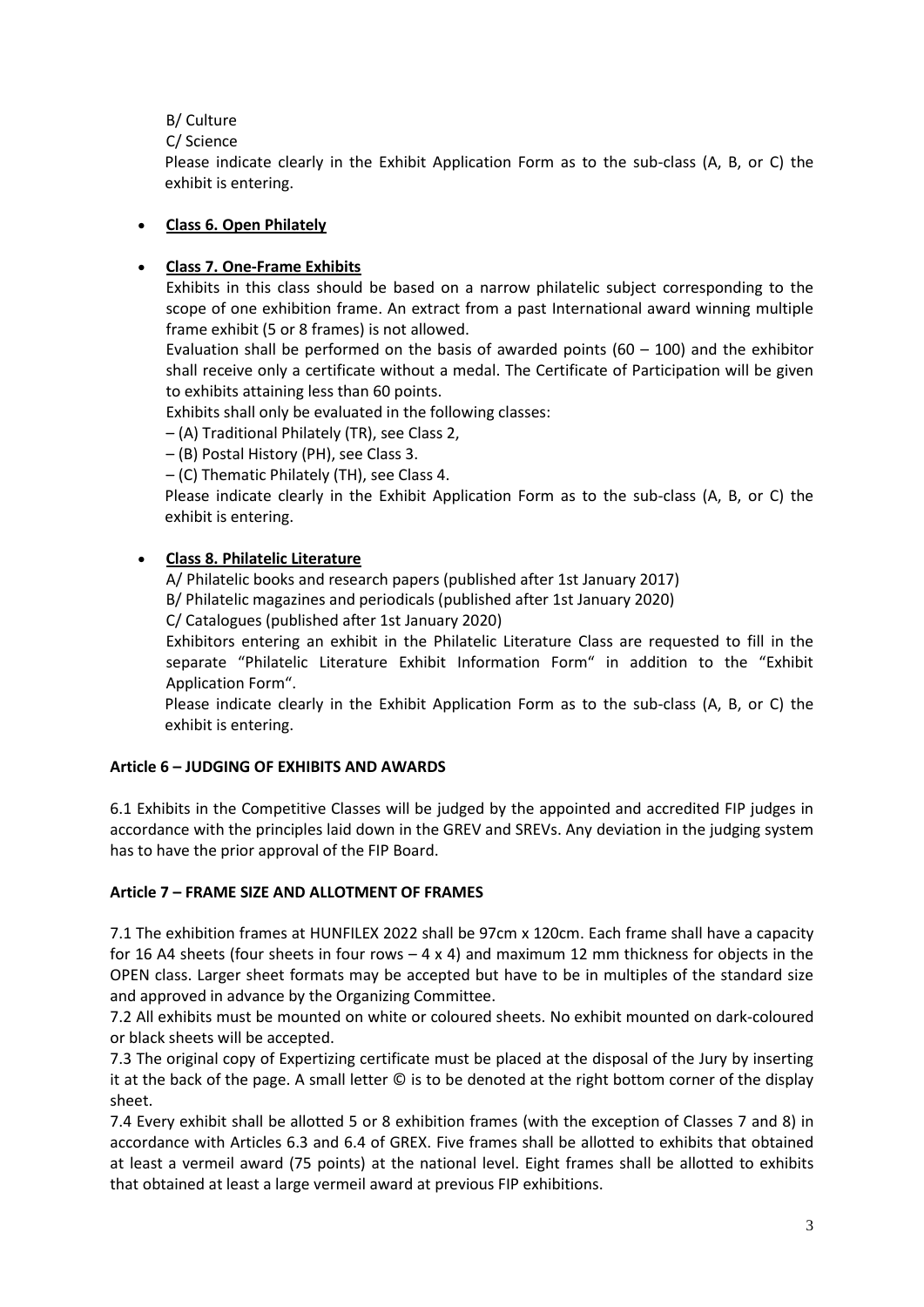#### **Article 8 – APPLICATIONS AND ACCEPTANCE**

8.1 Exhibitors shall submit one Exhibit Application Form for each exhibit and submit it through the National Commissioner of their respective countries, as provided for in Articles 11 and 21 of GREX. The entry form must be typed only and sent electronically only.

8.2 The Organizing Committee, after consulting the matter with the FIP Consultant, shall have the authority to accept or reject the application without specifying the reason.

8.3 Exhibit Application Forms duly filled shall be submitted, together with a copy of the introductory page, in one of the FIP's official languages, through the National Commissioners to the Commissioner General by June 30 2021.

8.4 Exhibitors may enter exhibits under a pseudonym. However, their true identities must be notified to the Organizing Committee (Article 16 of GREX).

8.5 Notification of acceptance or rejection, together with the number of allotted frames, shall be sent to the exhibitor through the respective Commissioner no later than by October 31 2021.

8.6 The National Commissioners shall collect the participation fees from the exhibitors and remit them to the Organizing Committee by 31 January 2022.

8.7 Each exhibit shall be listed in the exhibition catalogue under its given title as stated in the application form.

8.8 When the title of the exhibit differs from the original title (irrespective of minor or major changes), the previous title of the exhibit must be also stated in the Exhibit Application Form. Furthermore, the exhibit identity number created by FIP must be stated. This ID number can be obtained from the secretary of the respective Federation. The FIP Secretariat circulates annually a list of Awards and ID numbers to the National Federations together with the annual membership fees due.

8.9 All information in the exhibit application forms shall be kept strictly confidential by the Organizing Committee and shall not be used for any commercial purposes.

#### **Article 9 – PARTICIPATION FEE**

9.1 There is no fee for Non-Competitive Class entries.

9.2 The participation fee for Competitive Classes (except for Classes 7 and 8) is € 70 per frame.

9.3 The participation fee for Philatelic Literature (Class 8) is € 75 per exhibit.

9.4 The participation fee for One Frame Exhibit (Class 7) is € 100.

#### **Article 10 – HANDLING OF EXHIBITS**

10.1 In the event an exhibit is delivered late or the carrier fails, or in the event the sheet size does not comply with the provisions of Article 7.1, the exhibit will not be judged and the participation fee shall not be refunded.

10.2 Each exhibit sheet shall be placed in a transparent protective cover and numbered in the lower right hand corner.

10.3 The Organizing Committee shall certify the receipt of the exhibits to the exhibitors through the National Commissioner.

10.4 The Organizing Committee shall distribute exhibit envelopes and exhibit inventory forms through the National Commissioner to the exhibitors.

10.5 Each and every exhibit shall be delivered in the official envelope (one envelope per frame). The exhibit inventory form shall be put in the envelope for the first frame.

10.6 The Organizing Committee requires, without exception, that all exhibits be delivered by the National Commissioners. Personal delivery of the exhibit by the exhibitor (or by a person authorized by the exhibitor) shall not be accepted.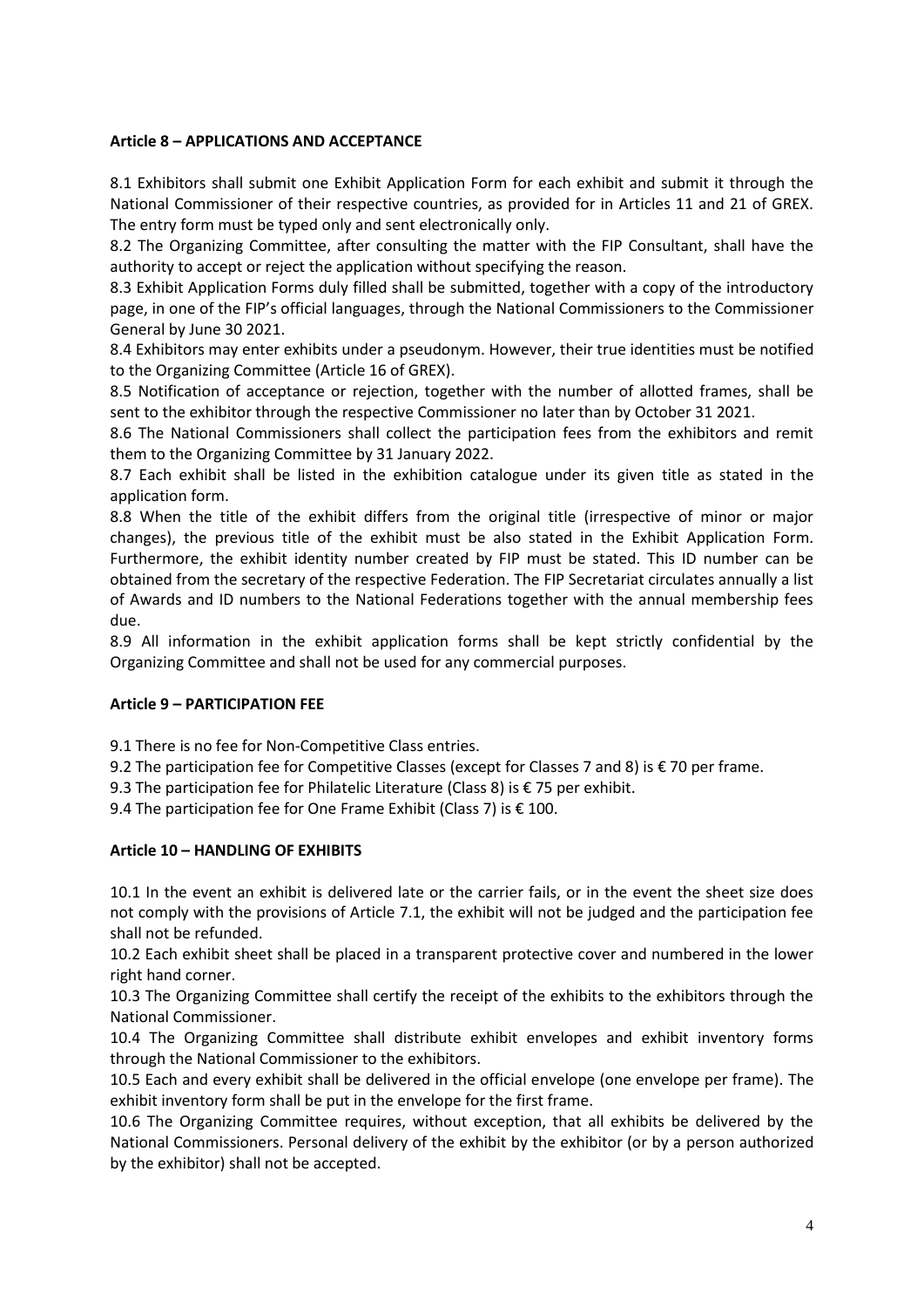10.7 Exhibitors in the Philatelic Literature Class (Class 8) must send two copies of each title no later than by January 31, 2022 in order that preliminary judging may take place. None of these copies are returnable. Periodicals may be exhibited as a complete volume only.

10.8 The address to which Philatelic Literature exhibits must be sent shall be communicated by the Organizing Committee in due time.

### **Article 11 – MOUNTING AND DISMOUNTING OF EXHIBITS**

11.1 The mounting and dismounting of the exhibits shall be undertaken by the Organizing Committee. In the event the exhibitor or the National Commissioner requests to participate in mounting or dismounting of his/her exhibit, the Organizing Committee shall determine the manner and conditions under which this may be undertaken.

11.2 The exhibitor or the National Commissioner shall pay for all costs associated with delivery of the exhibit to the exhibition site as well as with collecting the exhibit at the close of the exhibition and its transport back to the exhibitor.

11.3 Delivery of exhibits to the Organizing Committee and their return by means of Air Cargo is not allowed.

11.4 No complaints after the dismounting and return of the exhibit to the exhibitor or Commissioner will be entertained by the Organizing Committee.

11.5 Request for return or dismounting of the exhibit during the exhibition period shall not be accepted.

#### **Article 12 – CUSTOMS REGULATIONS**

12.1 The Organizing Committee shall establish simplified customs procedures through the customs consultative committee, and details of the applicable custom regulation shall be sent to the exhibitor/Commissioner in each country.

#### **Article 13 – SECURITY MEASURES**

13.1 The Organizing Committee shall take all appropriate measures to ensure the security of the exhibits from arrival to return thereof. However, the Organizing Committee shall not be liable for any loss or damage to an Exhibit that might occur during the transportation to and from the exhibition; from receipt to return of the Exhibit; and during the exhibition.

13.2 After the exhibit is mounted by the Organizing Committee, the National Commissioner is required to check that all pages and philatelic items are intact. In the event of any missing items, the National Commissioner must inform the Organizing Committee immediately. A confirmation form shall be signed by the National Commissioner to be returned to the Organizing Committee to confirm that the exhibit mounted is in order. This procedure is to be executed prior to the Opening day of the exhibition, except where an Exhibit is received after the Opening day when such report shall be made at the soonest opportunity.

13.3 Every exhibitor has to insure his or her exhibit at own expense (GREX Article 50.2).

#### **Article 14 – EXPERT GROUP (Article 45 of GREX)**

14.1 An Expert Group will be appointed by the Organizing Committee after consultation with the FIP Consultant.

#### **Article 15 – RIGHTS OF ORGANIZING COMMITTEE**

15.1 Every exhibitor applying to exhibit at HUNFILEX 2022 is deemed to have accepted the stipulations of the IREX.